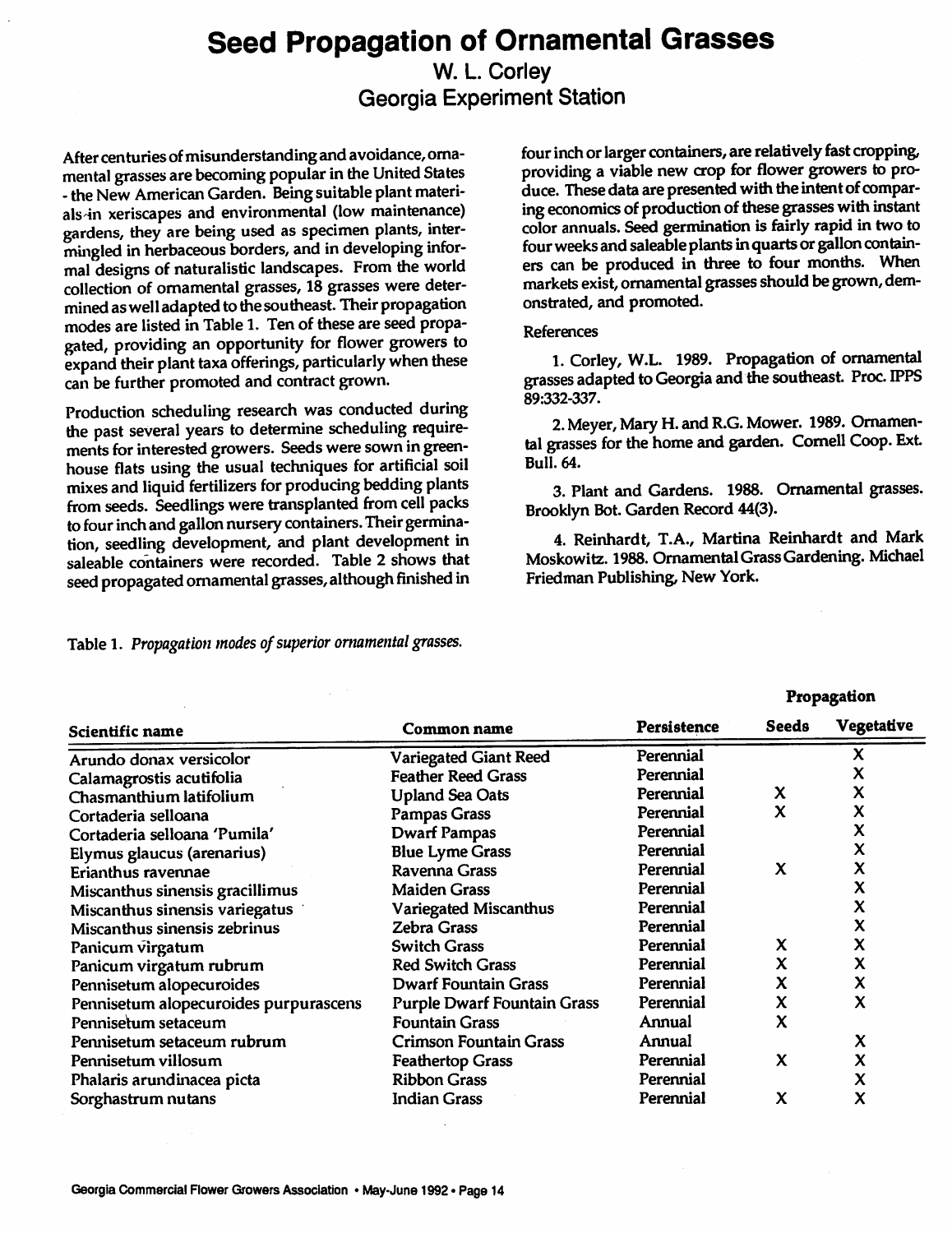*Table 2. Early spring production schedulesfor sexually propagated southeastern ornamental grasses.*

|                                       |                            | <b>Weeks to:</b> |                             |  |
|---------------------------------------|----------------------------|------------------|-----------------------------|--|
| Taxa                                  | <b>Hardiness</b><br>zone** | Germination      | <b>Marketable</b><br>plants |  |
| Chasmanthium latifolium               | 5                          | 4                | 10                          |  |
| Upland Sea Oats*                      |                            |                  |                             |  |
| Cortaderia selloana                   | 8a                         | 3                | $12 \,$                     |  |
| <b>Pampas Grass</b>                   |                            |                  |                             |  |
| Erianthus ravennae                    | 5                          | 3                | 12                          |  |
| <b>Ravenna Grass</b>                  |                            |                  |                             |  |
| Festuca ovina glauca                  | 4                          | 3                | 14                          |  |
| <b>Blue Sheep Fescue</b>              |                            |                  |                             |  |
| Panicum virgatum                      | 5                          | 3                | 12                          |  |
| Switch Grass*                         |                            |                  |                             |  |
| Panicum virgatum rubrum               | 5                          | 3                | 12                          |  |
| Red Switch Grass*                     |                            |                  |                             |  |
| Pennisetum alopecuroides              | 5                          | 2                | 12                          |  |
| <b>Dwarf Fountain Grass</b>           |                            |                  |                             |  |
| Pennisetum alopecuroides purpurascens | 6                          | $\mathbf{2}$     | 12                          |  |
| <b>Purple Dwarf Fountain Grass</b>    |                            |                  |                             |  |
| Pennisetum setaceum                   | 9                          | $\mathbf 2$      | 12                          |  |
| <b>Fountain Grass</b>                 |                            |                  |                             |  |
| Pennisetum villosum                   | 8a                         | 2                | 12                          |  |
| <b>Feathertop Grass</b>               |                            |                  |                             |  |
| Sorghastrum nutans                    | 6                          | 3                | 14                          |  |
| Indian Grass*                         |                            |                  |                             |  |

\* Native to Southeast

\*\* USDA Hardiness Zone Map



# *V-J GROWERS SUPPLY*

# *YOUR*

## *Horticultural Supply Warehouse*

*Call V-J&find out how good a supplier can be!*

### *1 -800-222-4503 1 -800-222-4504 In NC Out-Of-State*

*4941 Chastain Avenue Charlotte, NC 28217 (704) 525-7723*